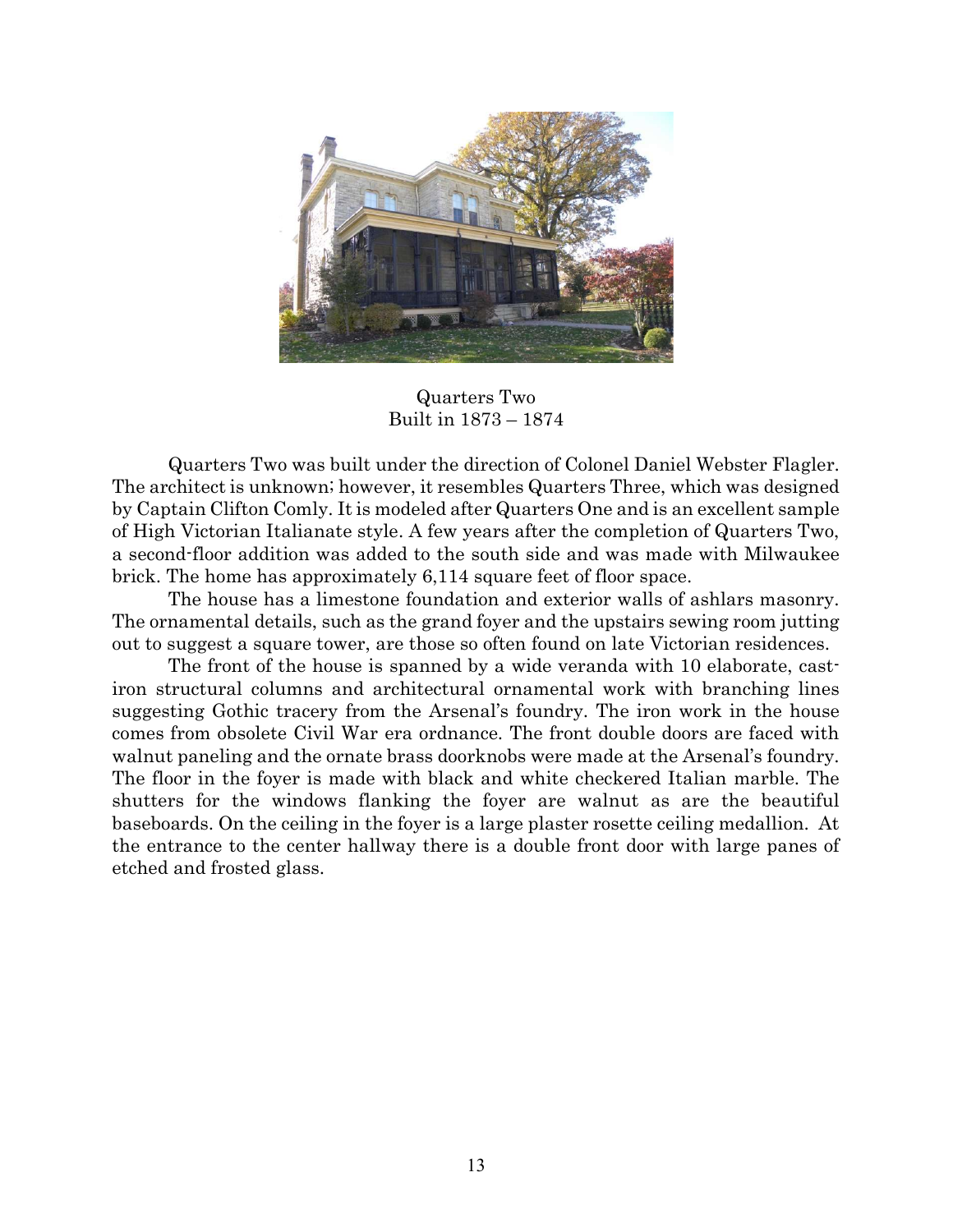The center hall has the original striking combination of a light oak and dark walnut floor and the remaining floors on the first floor are made of narrow oak. At the end of the hall is a handsome walnut staircase with molded railings, elaborately turned walnut balusters, and an octagonal tapering newel post with a square base. There is a rare original cast metal statue of a Renaissance soldier holding a torch on the newel post. The likeness of the soldier is said to resemble Brigadier General Thomas Rodman, and there is an identical statue in Quarters One. The original sword has been missing for years. Walnut wainscoting with a chair rail goes up the main stairway. Woodwork and trim in the rest of the house are made of fine solid walnut.

 On the first floor there is a dining room, living room, den (originally the servants' quarters before the second-floor addition), a powder room under the main staircase, a modern kitchen with a butler's pantry and a laundry room.

The dining room has an elaborate cut and polished brown marble mantelpiece and hearth and narrow oak floors. It has an ornate glass, brass, and copper chandelier that is old but not original to the house. The dining room has the original walnut window shutters and walnut baseboards. The living room has a fireplace with an elaborately cut and polished white marble mantelpiece and hearth. The living room's walnut window shutters have been painted white and the floor is narrow oak. The den has a wood mantel shelf over a tan brick fireplace and hearth and a beautiful walnut bookcase.

At the top of the curved stairway there is a curved walnut window. This window is present in the house because it was the original outside wall before the upstairs addition that was added a few years after the completion of the house. The upstairs foyer has a beautiful plaster ceiling rosette.

 There are four bedrooms, a sitting area, a sewing room and three bathrooms on the second floor. The front two bedrooms, the sitting area, the sewing room and the two bathrooms are original to the house. The two southern bedrooms and bathroom were added when the second-floor addition was added to the quarters. The second floor's northeast bedroom has an elaborately cut and polished white marble mantelpiece and hearth. The northwest bedroom has a green, marbleized slate mantelpiece with gold filled, decorative, incised lines and a white marble hearth. The southwest bedroom has a brown, marbleized slate mantelpiece with black panels and gold-filled, decorative, incised lines and a white marble hearth.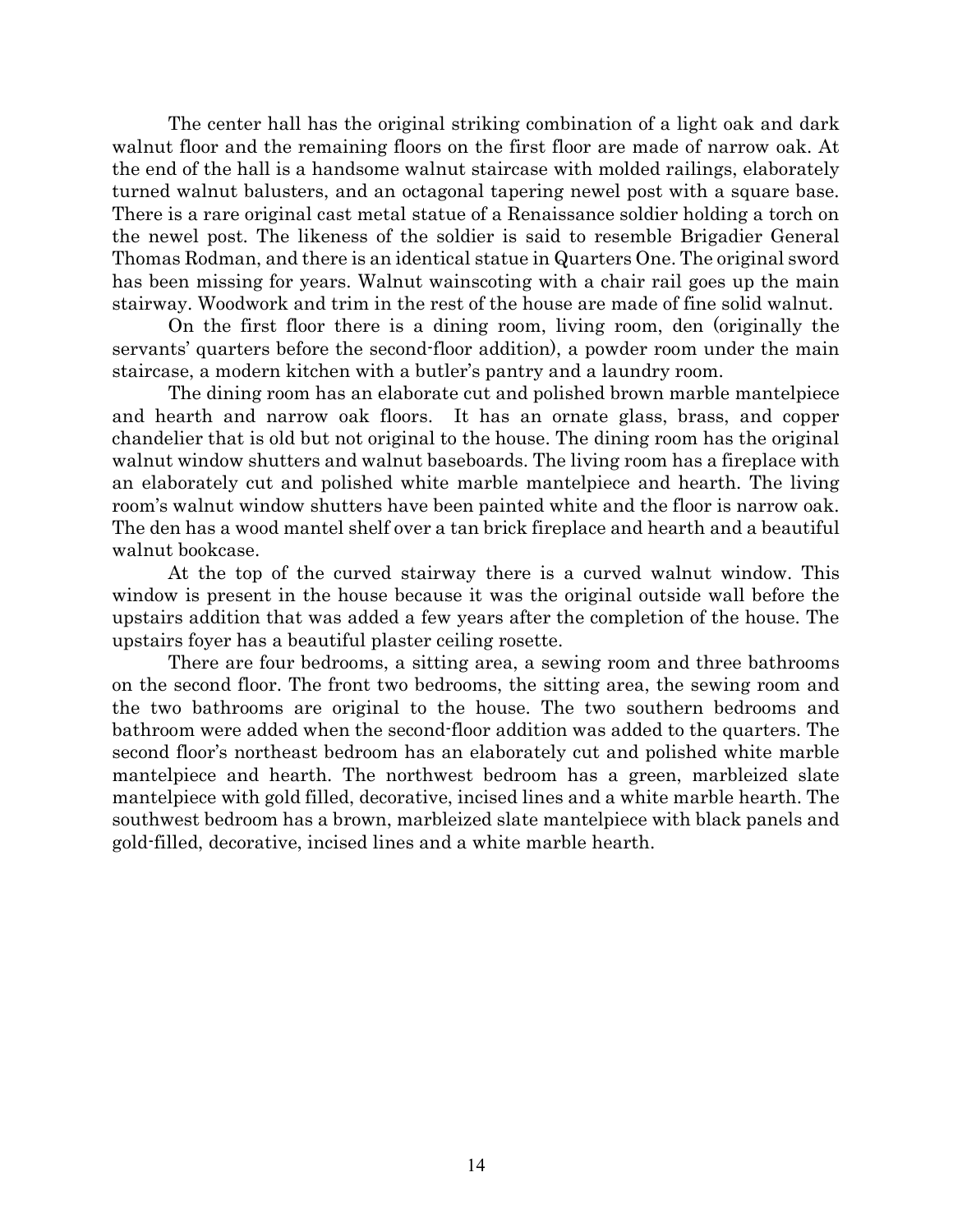The second level floors are oak, except for the narrow maple flooring in the north bedroom and sewing room. The rear hall has pine flooring. The house was plumbed originally. None of the original plumbing fixtures are still in the quarters today; however, the central bathroom contains an old, but not original, claw foot tub.

Of the original pieces of furniture, only an antique curio cabinet remains. It is a beautiful walnut display case with three walnut shelves behind curved glass for displaying the owner's precious collections. This piece features two distinct tiers. The top tier is supported by very ornate carved Gothic columns supporting another shelf. The curved front glass adds elegance to this beautiful curio cabinet. The beveled mirrors on the back of the curio cabinet and the legs which feature the claw on ball add to the beauty of this incredible piece.

 Quarters Two still contains a functioning servant call box in the kitchen. Located in several rooms throughout the house are doorbells that alerted the staff to the room that needed attention. After answering the call, the servant would pull the lever to clear the box until the next bell rang.